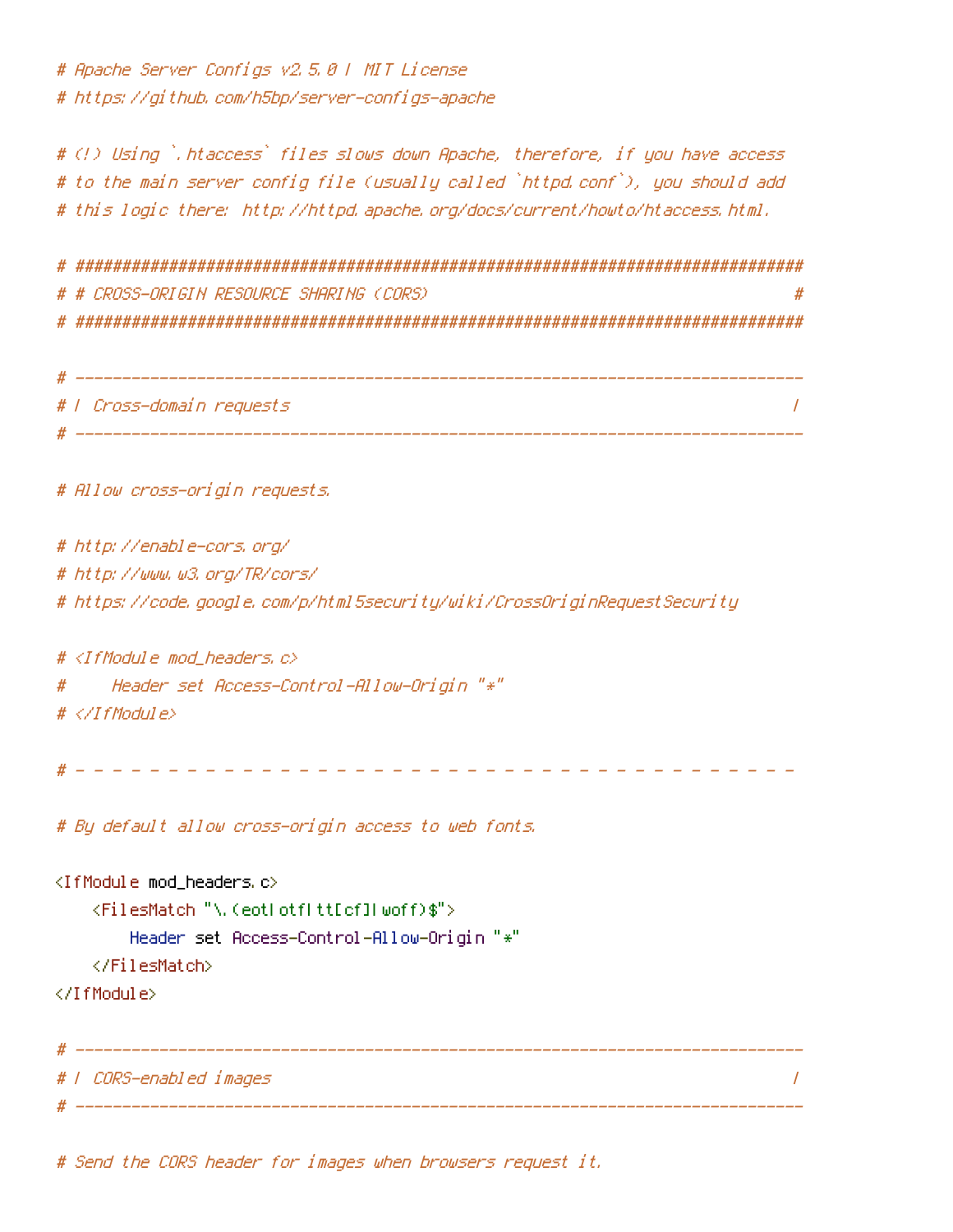# https://developer.mozilla.org/en-US/docs/Web/HTML/CORS\_enabled\_image # http://blog.chromium.org/2011/07/using-cross-domain-images-in-webgl-and.html # http://hacks.mozilla.org/2011/11/using-cors-to-load-webgl-textures-from-cross-domainimages/

 $\langle$ IfModule mod setenvif.c $\rangle$ <IfModule mod\_headers.c> <FilesMatch "\.(cur|gif|ico|jpe?g|png|svgz?|webp)\$"> SetEnvIf Origin ":" IS\_CORS Header set Access-Control-Allow-Origin "\*" env=IS\_CORS </FilesMatch> </IfModule> </IfModule>

```
# ##############################################################################
# # ERRORS #
# ##############################################################################
```

```
# ------------------------------------------------------------------------------
# | 404 error prevention |
 # ------------------------------------------------------------------------------
```
# Disable the pattern matching based on filenames.

# This setting prevents Apache from returning <sup>a</sup> 404 error as the result # of <sup>a</sup> rewrite when the directory with the same name does not exist.

# http://httpd.apache.org/docs/current/content-negotiation.html#multiviews # http://www.webmasterworld.com/apache/3808792.htm

Options -MultiViews

# ------------------------------------------------------------------------------ # | Custom error messages / pages | # ------------------------------------------------------------------------------

# Customize what Apache returns to the client in case of an error. # http://httpd.apache.org/docs/current/mod/core.html#errordocument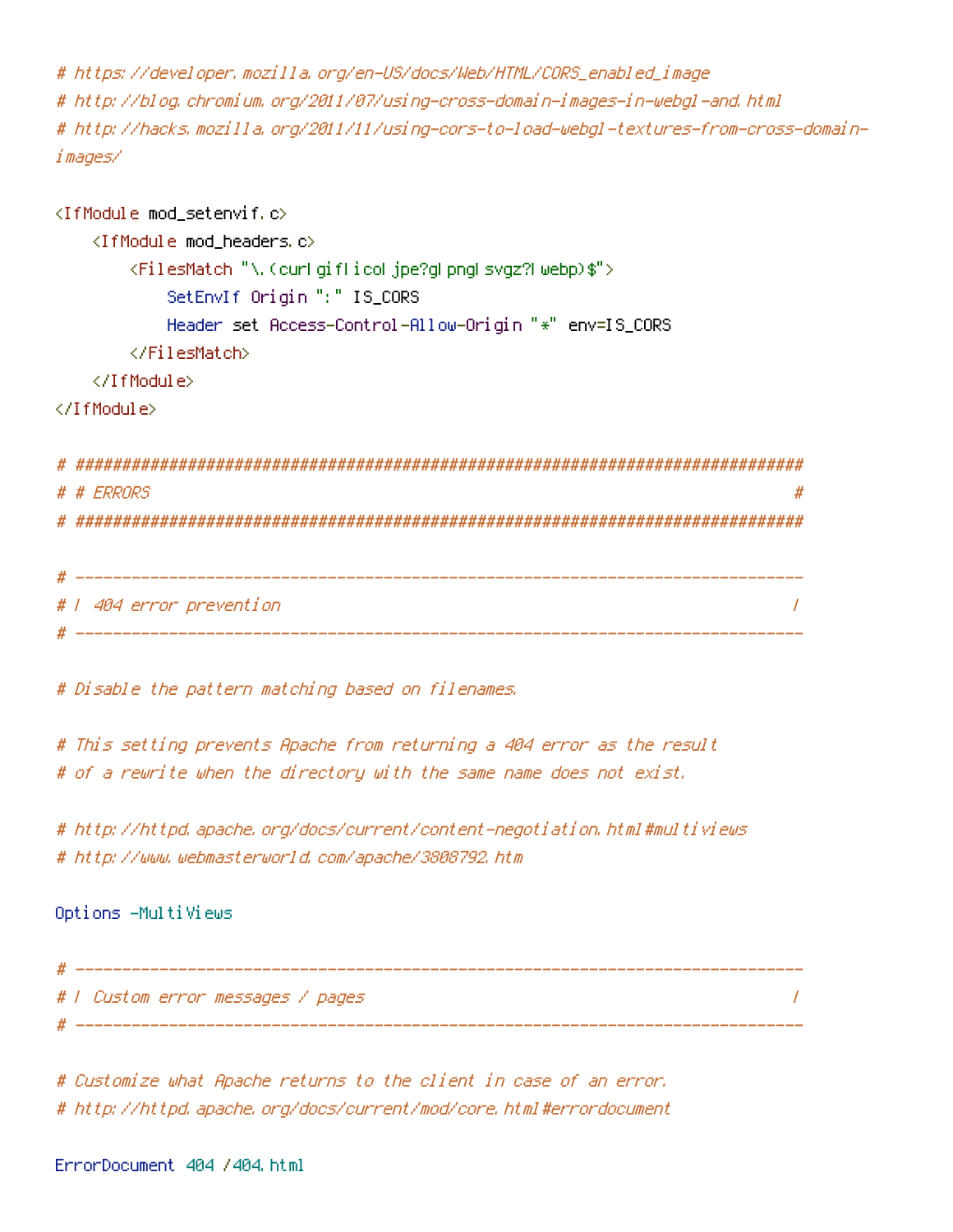# ############################################################################## # # INTERNET EXPLORER # # ############################################################################## # ------------------------------------------------------------------------------ # | Better website experience | # ------------------------------------------------------------------------------

# Force Internet Explorer to render pages in the highest available # mode in the various cases when it may not. # https://hsivonen.fi/doctype/#ie8

<IfModule mod\_headers.c>

Header set X-UA-Compatible "IE=edge"

# `mod\_headers` cannot match based on the content-type, however, this header # should be send only for HTML documents and not for the other resources

<FilesMatch "\.(appcache|atom|crx|css|cur|eot|f4[abpv]|flv|gif|htc|ico|jpe? g|js|json(ld)?

|m4[av]|manifest|map|mp4|oex|og[agv]|opus|otf|pdf|png|rdf|rss|safariextz|svgz? |swf|tt[cf]|txt|vcf|vtt|webapp|web[mp]|woff|xml|xpi)\$">

Header unset X-UA-Compatible

</FilesMatch>

</IfModule>

# ------------------------------------------------------------------------------ # | Cookie setting from iframes |

# Allow cookies to be set from iframes in Internet Explorer.

# http://msdn.microsoft.com/en-us/library/ms537343.aspx # http://www.w3.org/TR/2000/CR-P3P-20001215/

# <IfModule mod\_headers.c>

# Header set P3P "policyref=\"/w3c/p3p.xml\", CP=\"IDC DSP COR ADM DEVi TAIi PSA PSD IVAi IVDi CONi HIS OUR IND CNT\"" # </IfModule>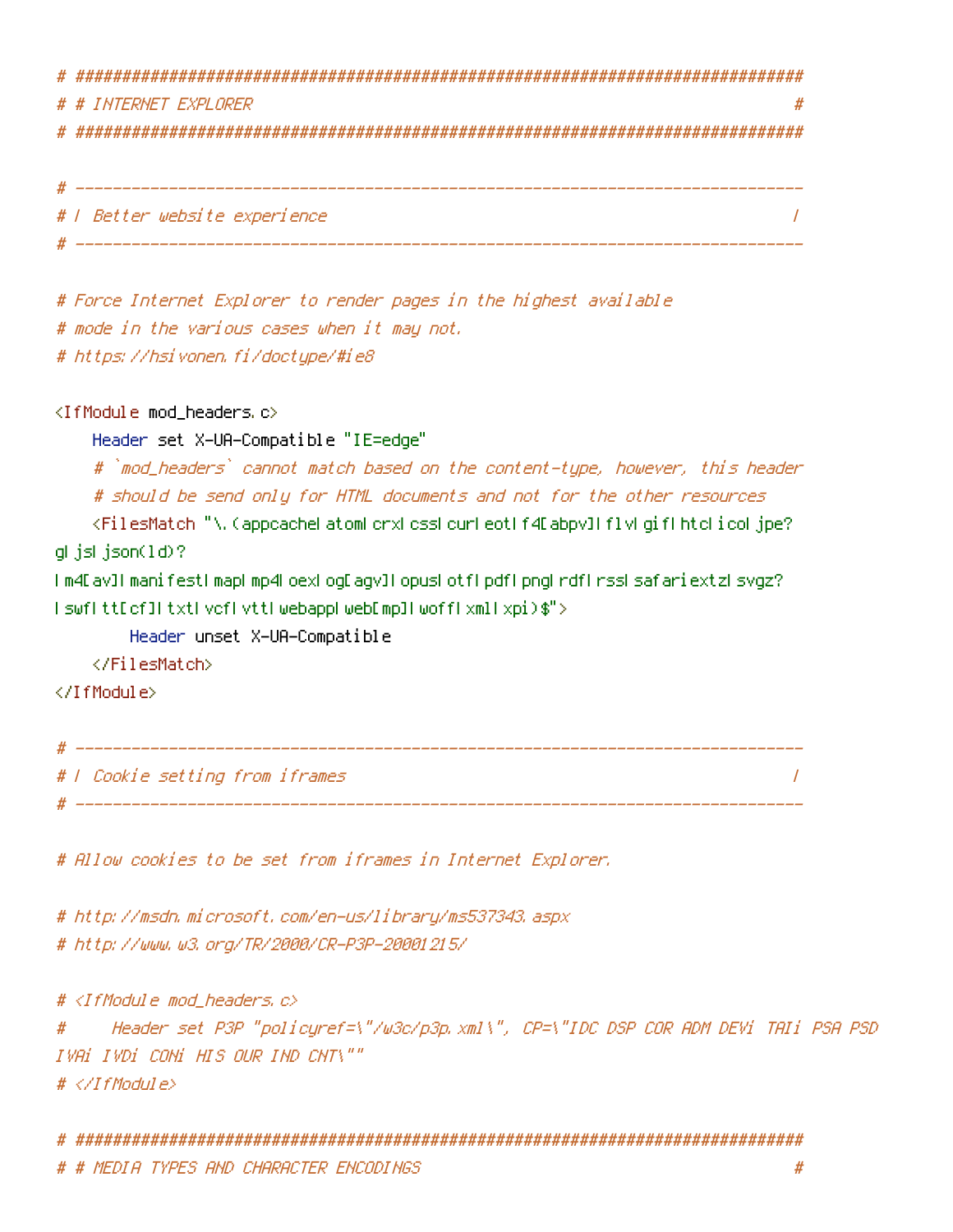# ##############################################################################

| # |                 |  |
|---|-----------------|--|
|   | # / Media types |  |
|   |                 |  |

# Serve resources with the proper media types (formerly known as MIME types). # http://www.iana.org/assignments/media-types/media-types.xhtml

### $\triangleleft$ IfModule mod mime.c $\triangleright$

| # Audio                 |             |              |
|-------------------------|-------------|--------------|
| AddType audio/mp4       | f4a f4b m4a |              |
| - AddType - audi o/ ogg |             | oqa oqq opus |

# Data interchange

| AddType application/json    | json map |  |
|-----------------------------|----------|--|
| AddTupe application/ld+json | isonld   |  |

# JavaScript

| # Normalize to standard type.                    |     |
|--------------------------------------------------|-----|
| # http://tools.ietf.org/html/rfc4329#section-7.2 |     |
| AddTupe application/javascript                   | js. |

# Manifest files

```
# If you are providing a web application manifest file (see the
# specification: http://w3c.github.io/manifest/), it is recommended
# that you serve it with the `application/manifest+json` media type.
#
# Because the web application manifest file doesn't have its own
# unique file extension, you can set its media type either by matching:
#
# 1) the exact location of the file (this can be done using a directive
# such as `<Location>`, but it will NOT work in the `.htaccess` file,
# so you will have to do it in the main server configuration file or
# inside of a `<VirtualHost>` container)
#
# e.g.:
#
# <Location "/.well-known/manifest.json">
```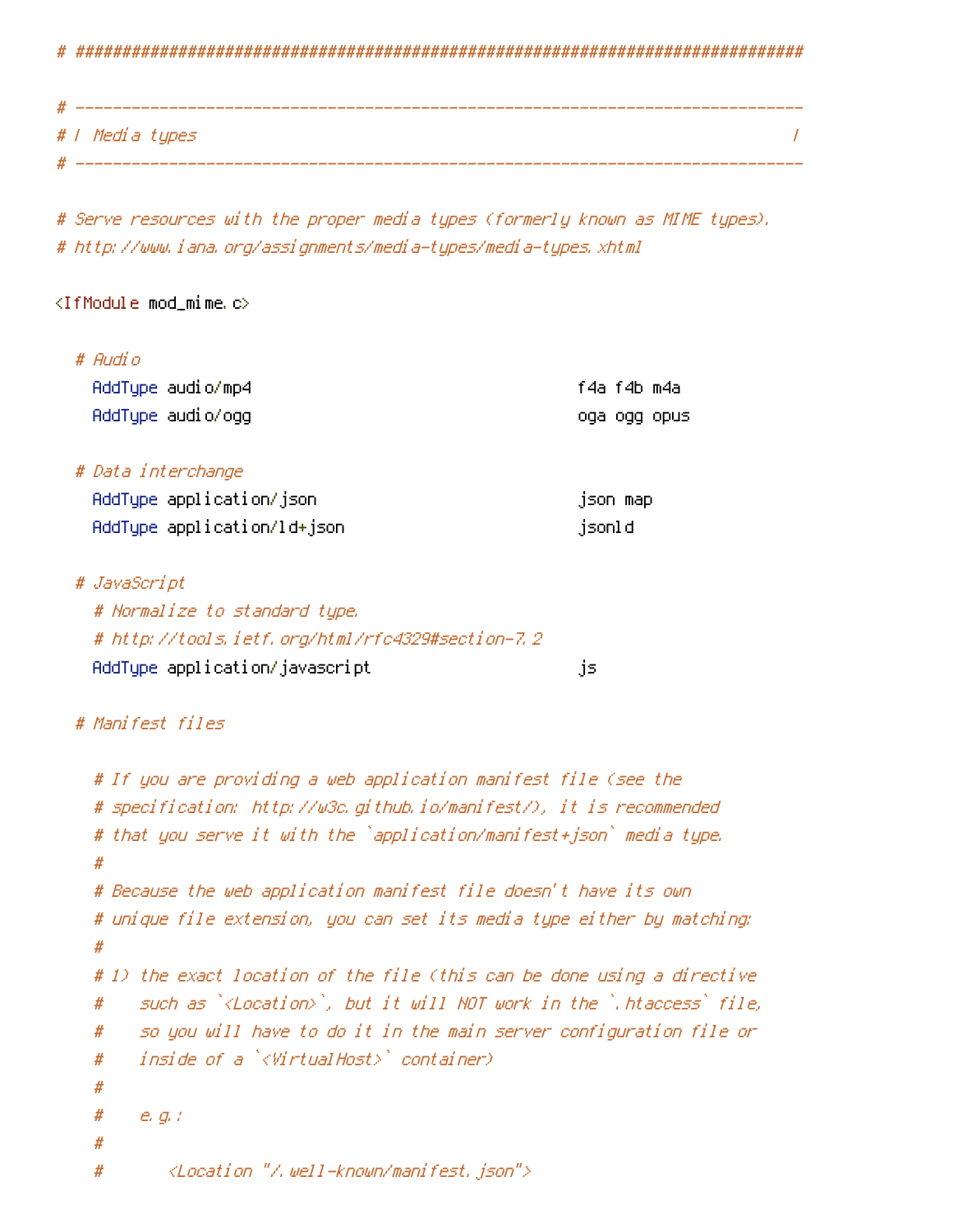```
# AddType application/manifest+json json
 # </Location>
 #
 # 2) the filename (this can be problematic as you will need to ensure
 # that you don't have any other file with the same name as the one
 # you gave to your web application manifest file)
 #
 # e.g.:
 #
 # <Files "manifest.json">
 # AddType application/manifest+json json
 # \langle/Files\rangleAddType application/x-web-app-manifest+json webapp
 AddType text/cache-manifest appcache manifest
# Video
 AddType video/mp4 f4v f4p m4v mp4
 AddType video/ogg ogv
 AddType video/webm webm
 AddType video/x-flv flv
# Web fonts
 AddType application/font-woff woff
 AddType application/vnd.ms-fontobject eot
 # Browsers usually ignore the font media types and simply sniff
 # the bytes to figure out the font type.
 # http://mimesniff.spec.whatwg.org/#matching-a-font-type-pattern
 # Chrome however, shows a warning if any other media types are used
 # for the following two font types.
 AddType application/x-font-ttf ttc ttf
 AddType font/opentype otf
```
AddType image/svg+xml svg svgz svgz

#### # Other

| AddType application/octet-stream       | safariextz |
|----------------------------------------|------------|
| AddType application/x-chrome-extension | lenx.      |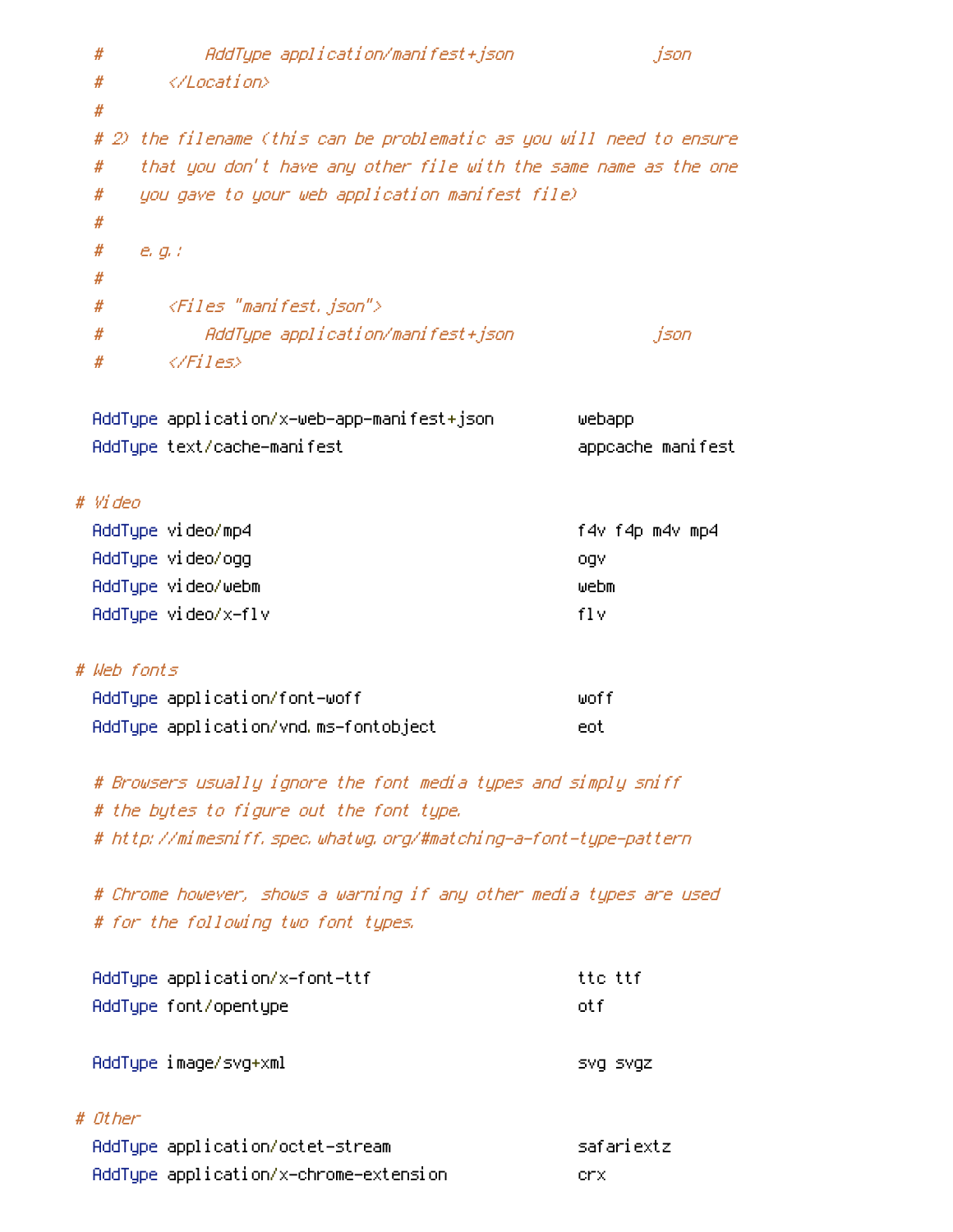| AddType application/x-opera-extension | oex.             |
|---------------------------------------|------------------|
| AddTupe application/x-xpinstall       | xpi              |
| AddType application/xml               | atom rdf rss xml |
| AddType image/webp                    | webp             |
| AddType image/x-icon                  | cur ico          |
| AddTupe text/vtt                      | vtt              |
| AddType text/x-component              | htc.             |
| AddTupe text/x-vcard                  | vcf              |

</IfModule>

| # - |                         |  |
|-----|-------------------------|--|
|     | #   Character encodings |  |
|     |                         |  |

```
# Set `UTF-8` as the character encoding for all resources served with
# the media type of `text/html` or `text/plain`.
AddDefaultCharset utf-8
```
# Set `UTF-8` as the character encoding for other certain resources. <IfModule mod\_mime.c> AddCharset utf-8 .atom .css .js .json .jsonld .rss .vtt .webapp .xml </IfModule>

# ############################################################################## # # URL REWRITES # # ############################################################################## # ------------------------------------------------------------------------------ # | Rewrite engine | # ------------------------------------------------------------------------------

# Turn on the rewrite engine and enable the `FollowSymLinks` option (this is # necessary in order for the following directives to work).

# If your web host doesn't allow the `FollowSymlinks` option, you may need to # comment it out and use `Options +SymLinksIfOwnerMatch`, but be aware of the # performance impact.

# http://httpd.apache.org/docs/current/misc/perf-tuning.html#symlinks

# Also, some cloud hosting services require `RewriteBase` to be set.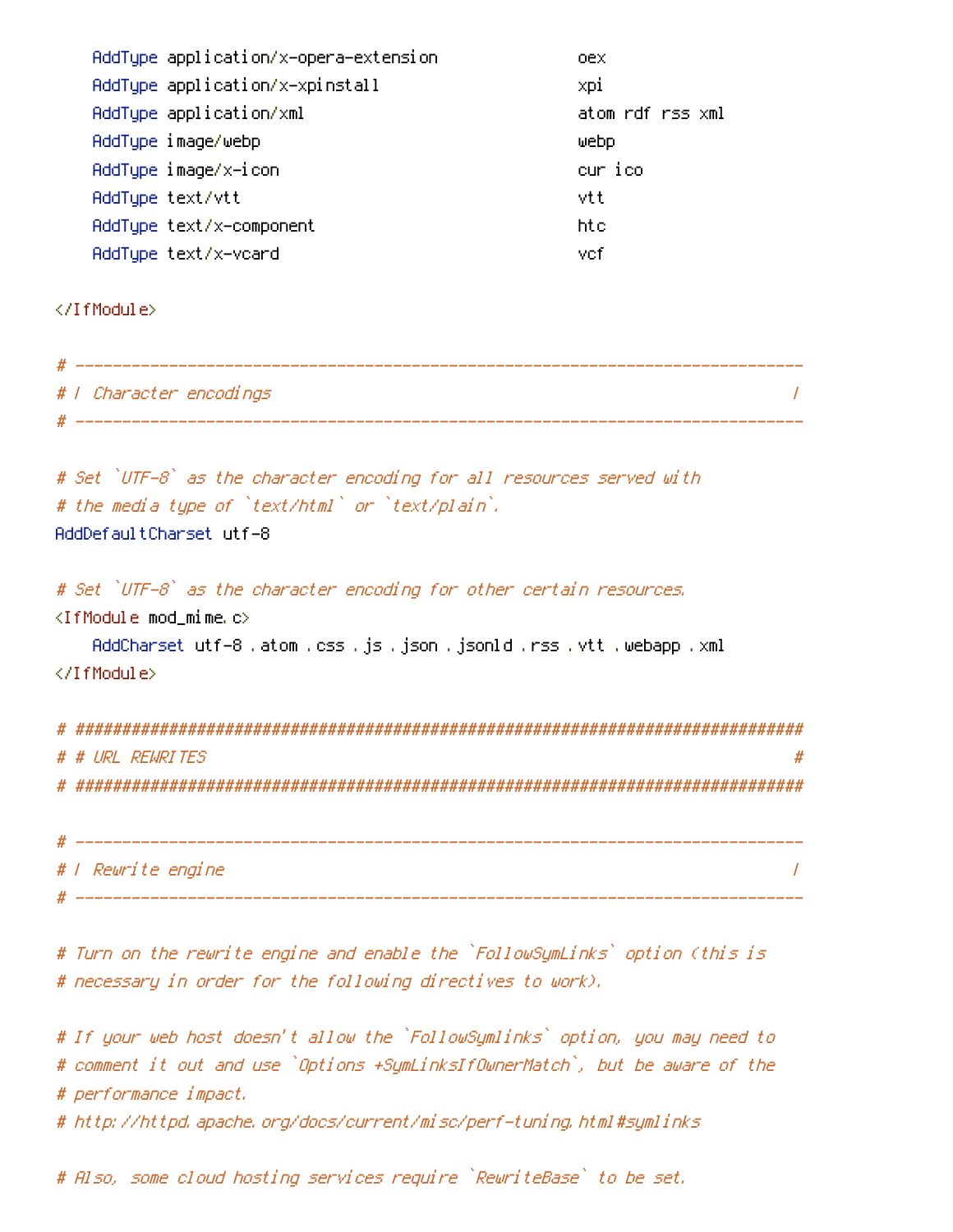# http://www.rackspace.com/knowledge\_center/frequently-asked-question/why-is-modrewritenot-working-on-my-site

<IfModule mod\_rewrite.c> Options +FollowSymlinks # Options +SymLinksIfOwnerMatch RewriteEngine On # RewriteBase / </IfModule>

# <sup>|</sup> Suppressing / Forcing the `www.` at the beginning of URLs <sup>|</sup>

# ------------------------------------------------------------------------------

# ------------------------------------------------------------------------------

# The same content should never be available under two different URLs, # especially not with and without `www.` at the beginning. This can cause # SEO problems (duplicate content), and therefore, you should choose one # of the alternatives and redirect the other one.

# By default `Option <sup>1</sup>` (no `www.`) is activated. # http://no-www.org/faq.php?q=class\_b

# If you would prefer to use `Option <sup>2</sup>`, just comment out all the lines # from `Option <sup>1</sup>` and uncomment the ones from `Option <sup>2</sup>`.

# IMPORTANT: NEVER USE BOTH RULES AT THE SAME TIME!

# - - - - - - - - - - - - - - - - - - - - - - - - - - - - - - - - - - - - - - -

# Option 1: rewrite www.example.com <sup>→</sup> example.com

<IfModule mod\_rewrite.c>

RewriteCond %{HTTPS} !=on

RewriteCond %{HTTP\_HOST} ^www\.(.+)\$ [NC]

RewriteRule ^ http://%1%{REQUEST\_URI} [R=301,L]

</IfModule>

# - - - - - - - - - - - - - - - - - - - - - - - - - - - - - - - - - - - - - - -

# Option 2: rewrite example.com <sup>→</sup> www.example.com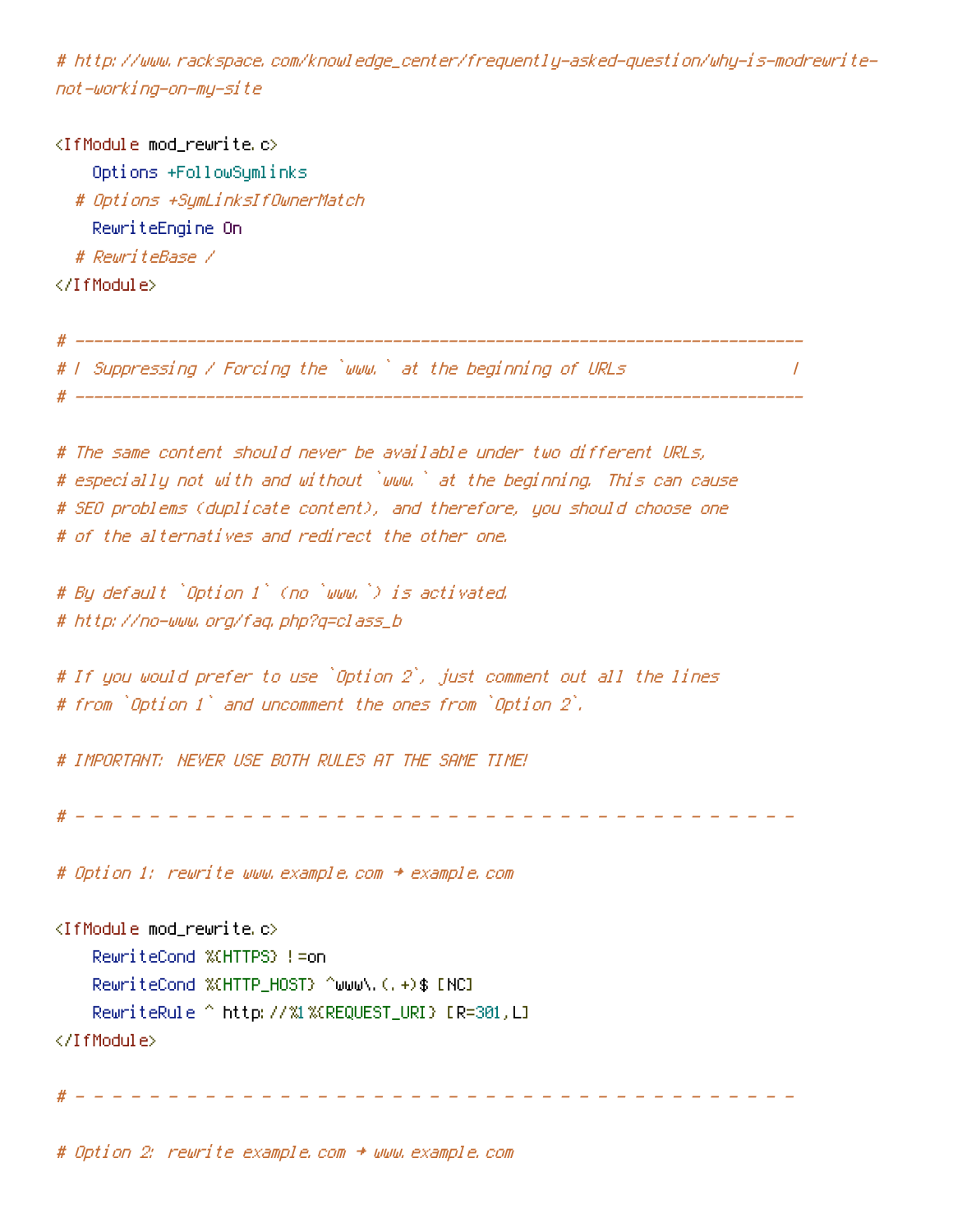# Be aware that the following might not be <sup>a</sup> good idea if you use "real" # subdomains for certain parts of your website.

# <IfModule mod\_rewrite.c> # RewriteCond %{HTTPS} !=on # RewriteCond %{HTTP\_HOST} !^www\. [NC] # RewriteCond %{SERVER\_ADDR} !=127.0.0.1 # RewriteCond %{SERVER\_ADDR} !=::1 # RewriteRule ^ http://www.%{HTTP\_HOST}%{REQUEST\_URI} [R=301,L] # </IfModule> # ############################################################################## # # SECURITY # # ############################################################################## # ------------------------------------------------------------------------------ # | Clickjacking | # ------------------------------------------------------------------------------

# Protect website against clickjacking.

# The example below sends the `X-Frame-Options` response header with the value # `DENY`, informing browsers not to display the web page content in any frame.

# This might not be the best setting for everyone. You should read about the # other two possible values for `X-Frame-Options`: `SAMEORIGIN` & `ALLOW-FROM`. # http://tools.ietf.org/html/rfc7034#section-2.1

# Keep in mind that while you could send the `X-Frame-Options` header for all # of your site's pages, this has the potential downside that it forbids even # non-malicious framing of your content (e.g.: when users visit your site using # <sup>a</sup> Google Image Search results page).

# Nonetheless, you should ensure that you send the `X-Frame-Options` header for # all pages that allow <sup>a</sup> user to make <sup>a</sup> state changing operation (e.g: pages # that contain one-click purchase links, checkout or bank-transfer confirmation # pages, pages that make permanent configuration changes, etc.).

# Sending the `X-Frame-Options` header can also protect your website against # more than just clickjacking attacks: https://cure53.de/xfo-clickjacking.pdf.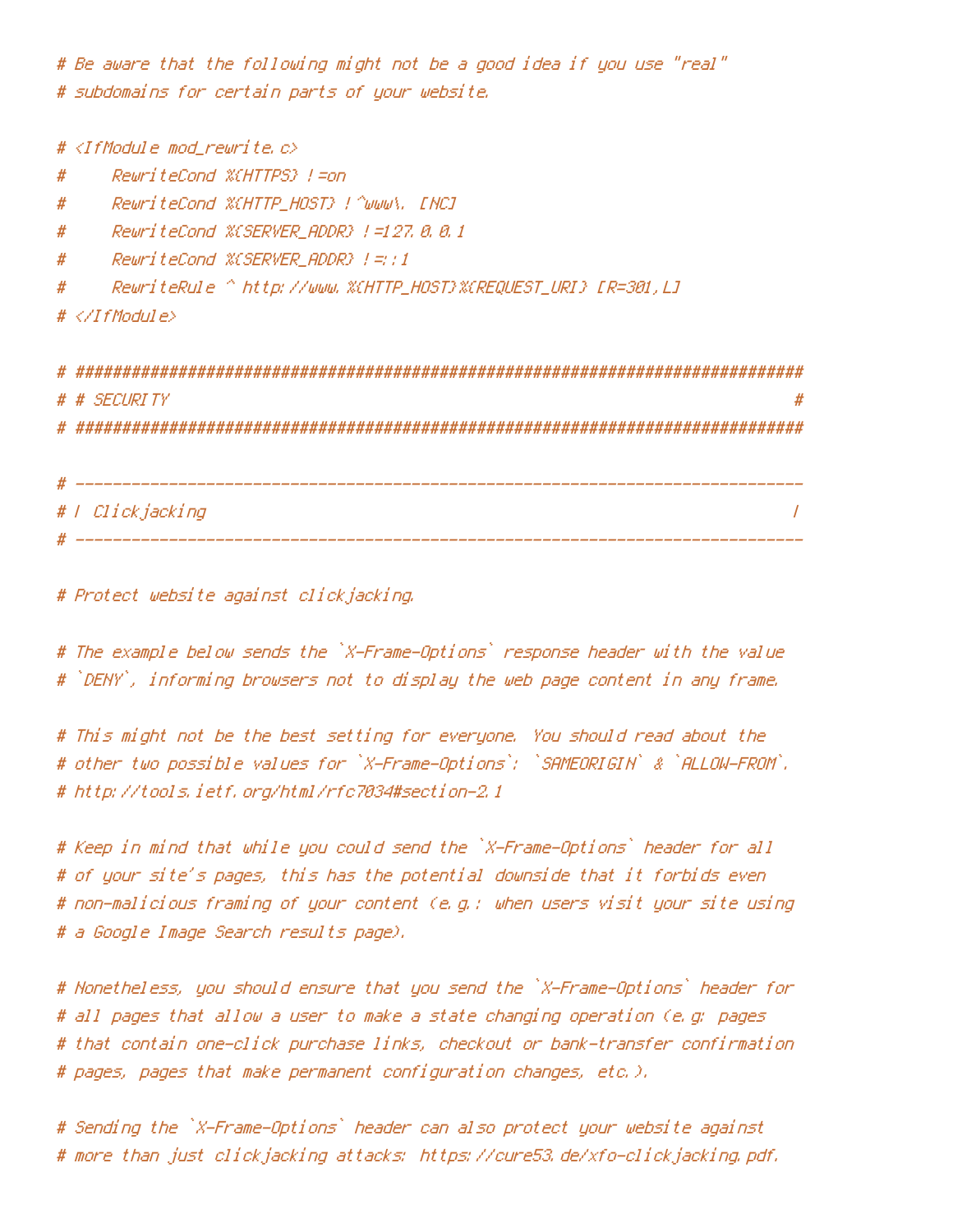# http://tools.ietf.org/html/rfc7034 # http://blogs.msdn.com/b/ieinternals/archive/2010/03/30/combating-clickjacking-with-xframe-options.aspx # https://www.owasp.org/index.php/Clickjacking

# <IfModule mod\_headers.c> # Header set X-Frame-Options "DENY" # <FilesMatch "\.(appcache|atom|crx|css|cur|eot|f4[abpv]|flv|gif|htc|ico|jpe? gl jsl json(ld)? |m4[av]|manifest|map|mp4|oex|og[agv]|opus|otf|pdf|png|rdf|rss|safariextz|svgz? | swf|tt[cf]|txt|vcf|vtt|webapp|web[mp]|woff|xml|xpi)\$"> # Header unset X-Frame-Options # </FilesMatch> # </IfModule> # ------------------------------------------------------------------------------

# | Content Security Policy (CSP) |

# Mitigate the risk of cross-site scripting and other content-injection attacks.

# ------------------------------------------------------------------------------

# This can be done by setting <sup>a</sup> `Content Security Policy` which whitelists # trusted sources of content for your website.

# The example header below allows ONLY scripts that are loaded from the current # site's origin (no inline scripts, no CDN, etc). This almost certainly won't # work as-is for your site!

# For more details on how to craft <sup>a</sup> reasonable policy for your site, read: # http://www.html5rocks.com/en/tutorials/security/content-security-policy/ (or # the specification: http://www.w3.org/TR/CSP11/). Also, to make things easier, # you can use an online CSP header generator such as: http://cspisawesome.com/.

# <IfModule mod\_headers.c>

# Header set Content-Security-Policy "script-src 'self'; object-src 'self'"

# <FilesMatch "\.(appcache|atom|crx|css|cur|eot|f4[abpv]|flv|gif|htc|ico|jpe? gl jsl json(ld)?

|m4[av]|manifest|map|mp4|oex|og[agv]|opus|otf|pdf|png|rdf|rss|safariextz|svgz? | swf|tt[cf]|txt|vcf|vtt|webapp|web[mp]|woff|xml|xpi)\$">

# Header unset Content-Security-Policy

 $\angle$ /FilesMatch>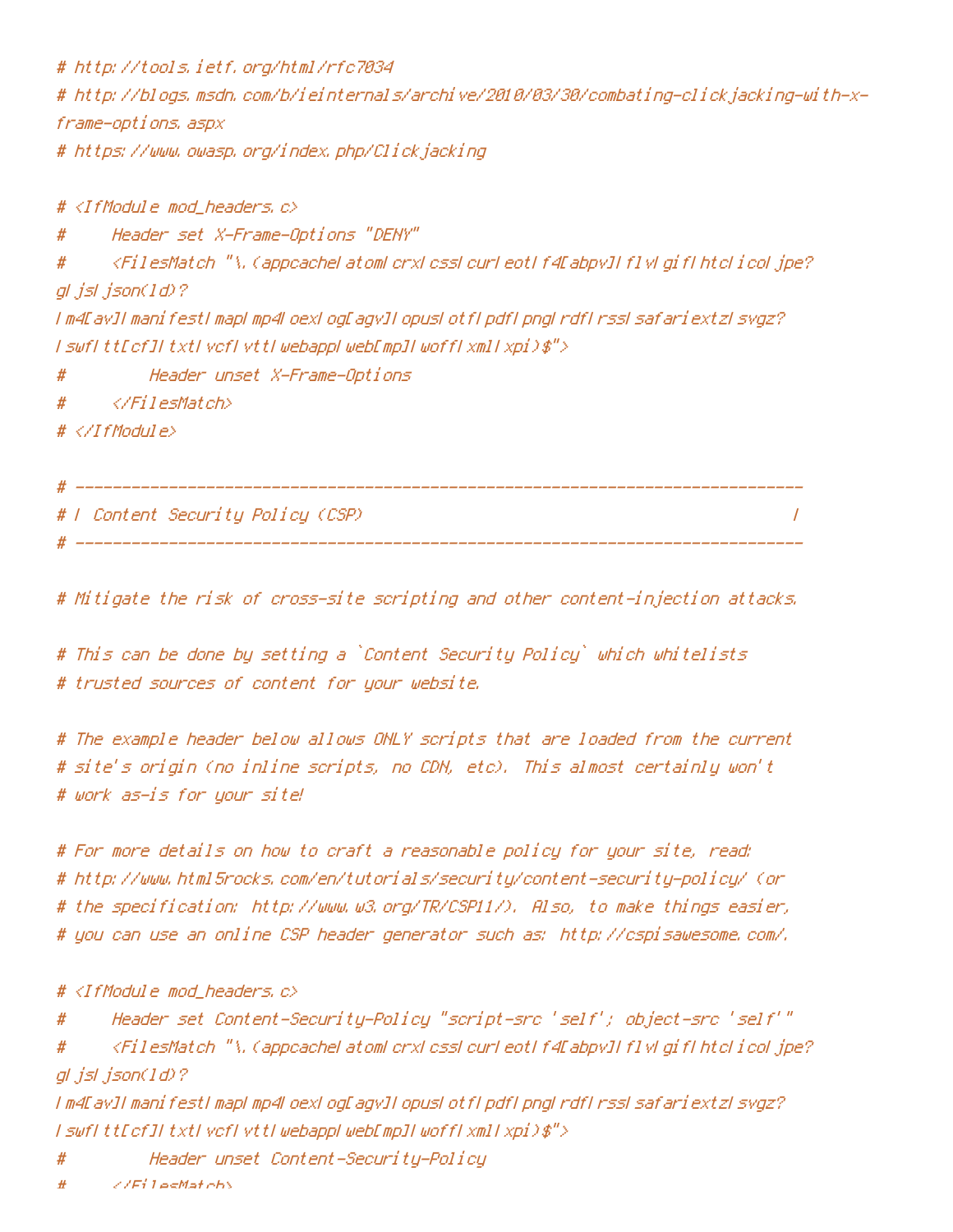| $\#$            |  |
|-----------------|--|
|                 |  |
|                 |  |
| # / File access |  |
|                 |  |

# Block access to directories without <sup>a</sup> default document.

# You should leave the following uncommented, as you shouldn't allow anyone to # surf through every directory on your server (which may includes rather private # places such as the CMS's directories).

<IfModule mod\_autoindex.c> Options -Indexes </IfModule>

w ruu conduun

# - - - - - - - - - - - - - - - - - - - - - - - - - - - - - - - - - - - - - - -

# Block access to all hidden files and directories with the exception of the # visible content from within the `/.well-known/` hidden directory.

# These types of files usually contain user preferences or the preserved state # of an utility, and can include rather private places like, for example, the # `.git` or `.svn` directories.

# The `/.well-known/` directory represents the standard (RFC 5785) path prefix # for "well-known locations" (e.g.: `/.well-known/manifest.json`, # `/.well-known/keybase.txt`), and therefore, access to its visible content # should not be blocked.

# https://www.mnot.net/blog/2010/04/07/well-known # http://tools.ietf.org/html/rfc5785

```
<IfModule mod_rewrite.c>
    RewriteCond %{REQUEST_URI} "!(^|/)\.well-known/([^./]+./?)+$" [NC]
    RewriteCond %{SCRIPT_FILENAME} -d [OR]
    RewriteCond %{SCRIPT_FILENAME} -f
    RewriteRule "(^{\circ}|/)\." - [F]
</IfModule>
```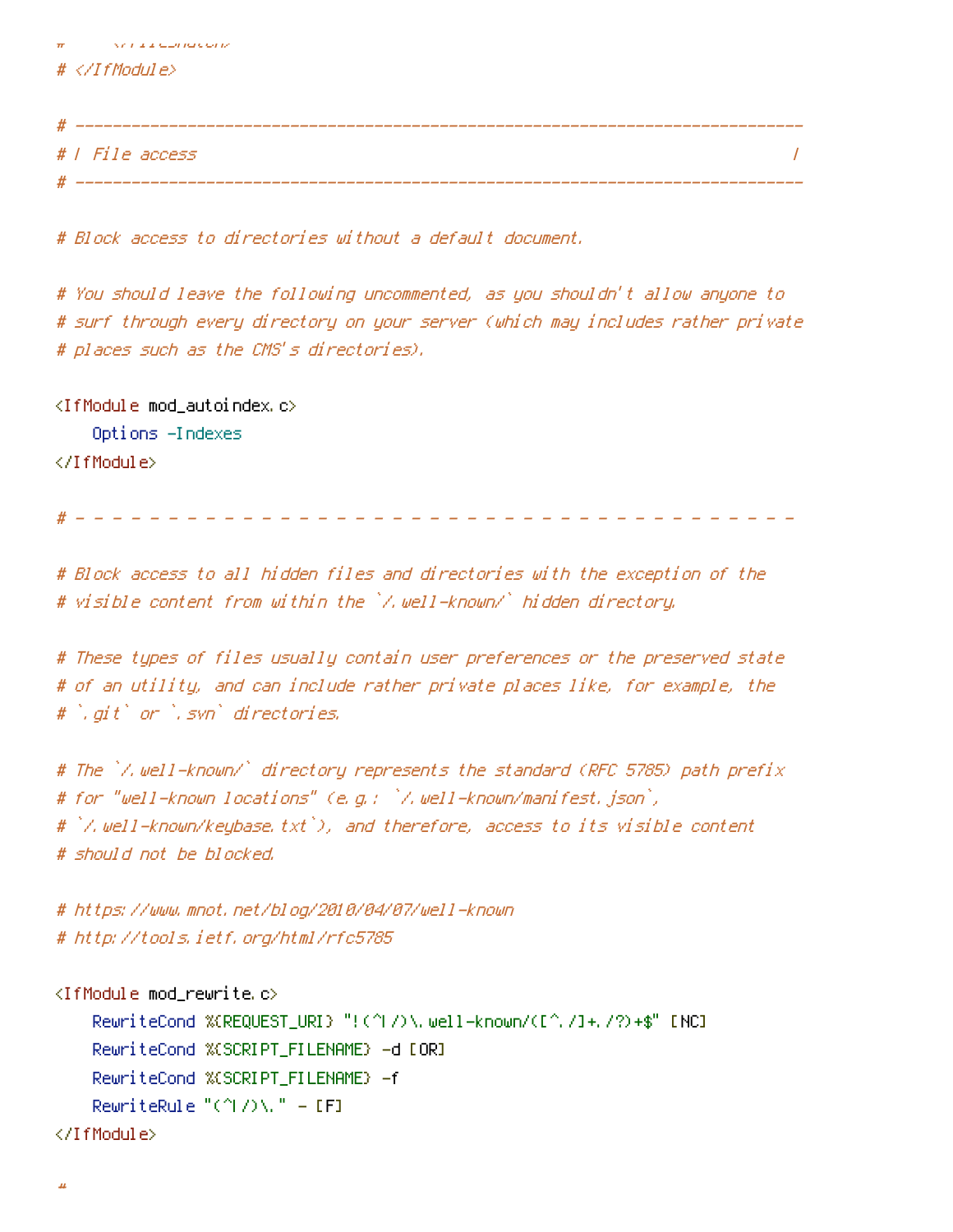# Block access to files that can expose sensitive information.

# By default, block access to backup and source files that may be left by some # text editors and can pose <sup>a</sup> security risk when anyone has access to them. # http://feross.org/cmsploit/

# - - - - - - - - - - - - - - - - - - - - - - - - - - - - - - - - - - - - - - -

# IMPORTANT: Update the `<FilesMatch>` regular expression from below to include # any files that might end up on your production server and can expose sensitive # information about your website. These files may include: configuration files, # files that contain metadata about the project (e.g.: project dependencies), # build scripts, etc..

<FilesMatch "(^#.\*#|\.(bak|conf|dist|fla|in[ci]|log|psd|sh|sql|sw[op])|~)\$">

# Apache < 2.3 <IfModule !mod\_authz\_core.c> Order allow,deny Deny from all Satisfy All </IfModule>

```
# Apache ≥ 2.3
<IfModule mod_authz_core.c>
    Require all denied
</IfModule>
```
### </FilesMatch>

| # |                                       |  |
|---|---------------------------------------|--|
|   | #   Reducing MIME type security risks |  |
|   |                                       |  |

# Prevent some browsers from MIME-sniffing the response.

# This reduces exposure to drive-by download attacks and cross-origin data # leaks, and should be left uncommented, especially if the web server is # serving user-uploaded content or content that could potentially be treated # as executable by the browser.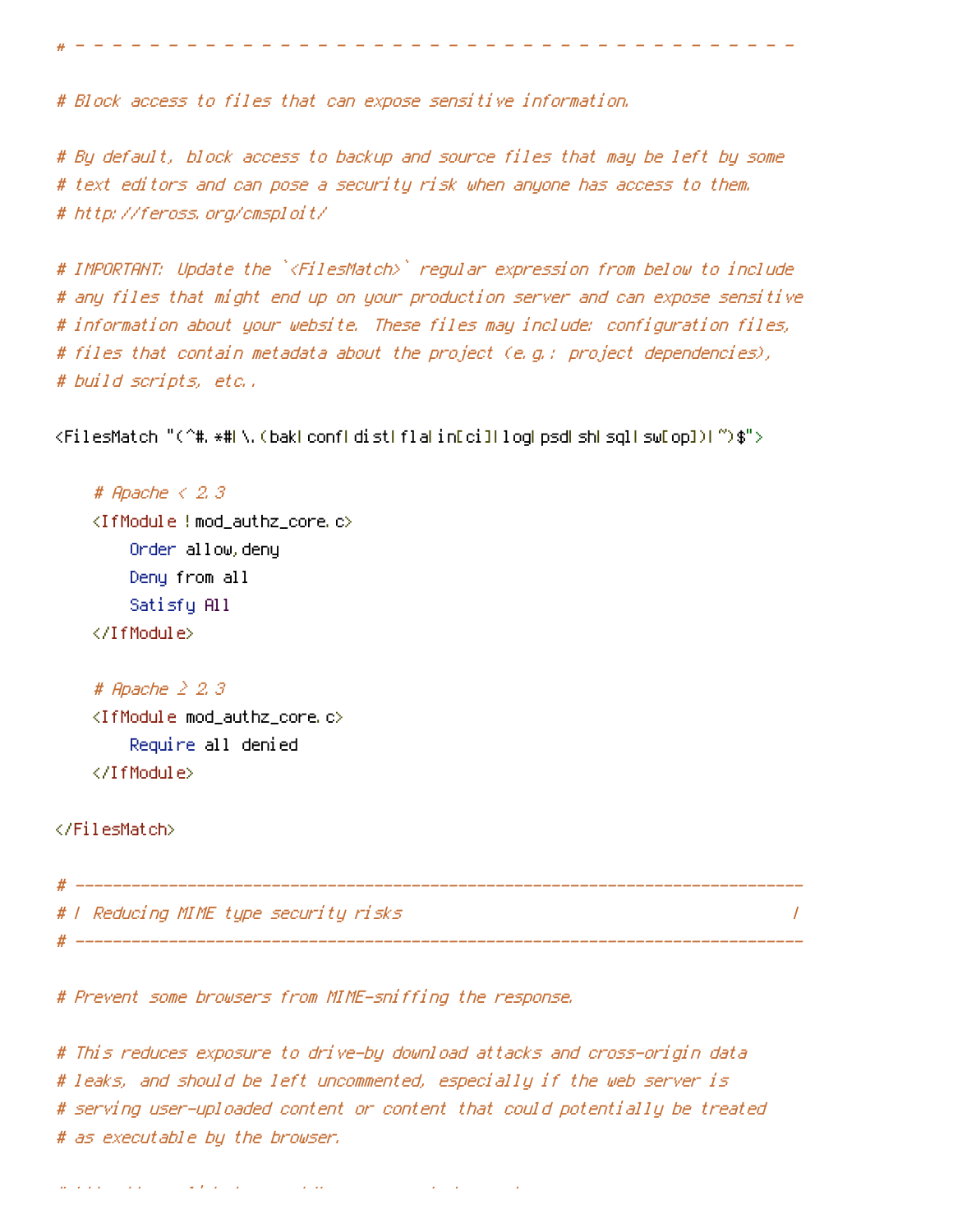```
# http://www.slideshare.net/hasegawayosuke/owasp-hasegawa
# http://blogs.msdn.com/b/ie/archive/2008/07/02/ie8-security-part-v-comprehensive-
protection.aspx
# http://msdn.microsoft.com/en-us/library/ie/gg622941.aspx
# http://mimesniff.spec.whatwg.org/
<IfModule mod_headers.c>
    Header set X-Content-Type-Options "nosniff"
</IfModule>
# ------------------------------------------------------------------------------
# | Reflected Cross-Site Scripting (XSS) attacks |
# -----------------
# (1) Try to re-enable the Cross-Site Scripting (XSS) filter built into the
# most recent web browsers.
#
# The filter is usually enabled by default, but in some cases it may be
# disabled by the user. However, in Internet Explorer for example, it can
# be re-enabled just by sending the `X-XSS-Protection` header with the
# value of `1`.
#
# (2) Prevent web browsers from rendering the web page if a potential reflected
# (a.k.a non-persistent) XSS attack is detected by the filter.
#
# By default, if the filter is enabled and browsers detect a reflected
# XSS attack, they will attempt to block the attack by making the smallest
# possible modifications to the returned web page.
#
# Unfortunately, in some browsers (e.g.: Internet Explorer), this default
# behavior may allow the XSS filter to be exploited, thereby, it's better
# to tell browsers to prevent the rendering of the page altogether, instead
# of attempting to modify it.
#
# http://hackademix.net/2009/11/21/ies-xss-filter-creates-xss-vulnerabilities
#
# IMPORTANT: Do not rely on the XSS filter to prevent XSS attacks! Ensure that
# you are taking all possible measures to prevent XSS attacks, the most obvious
# being: validating and sanitizing your site's inputs.
#
```
# http://blogs.msdn.com/b/ie/archive/2008/07/02/ie8-security-part-iv-the-xss-filter.aspx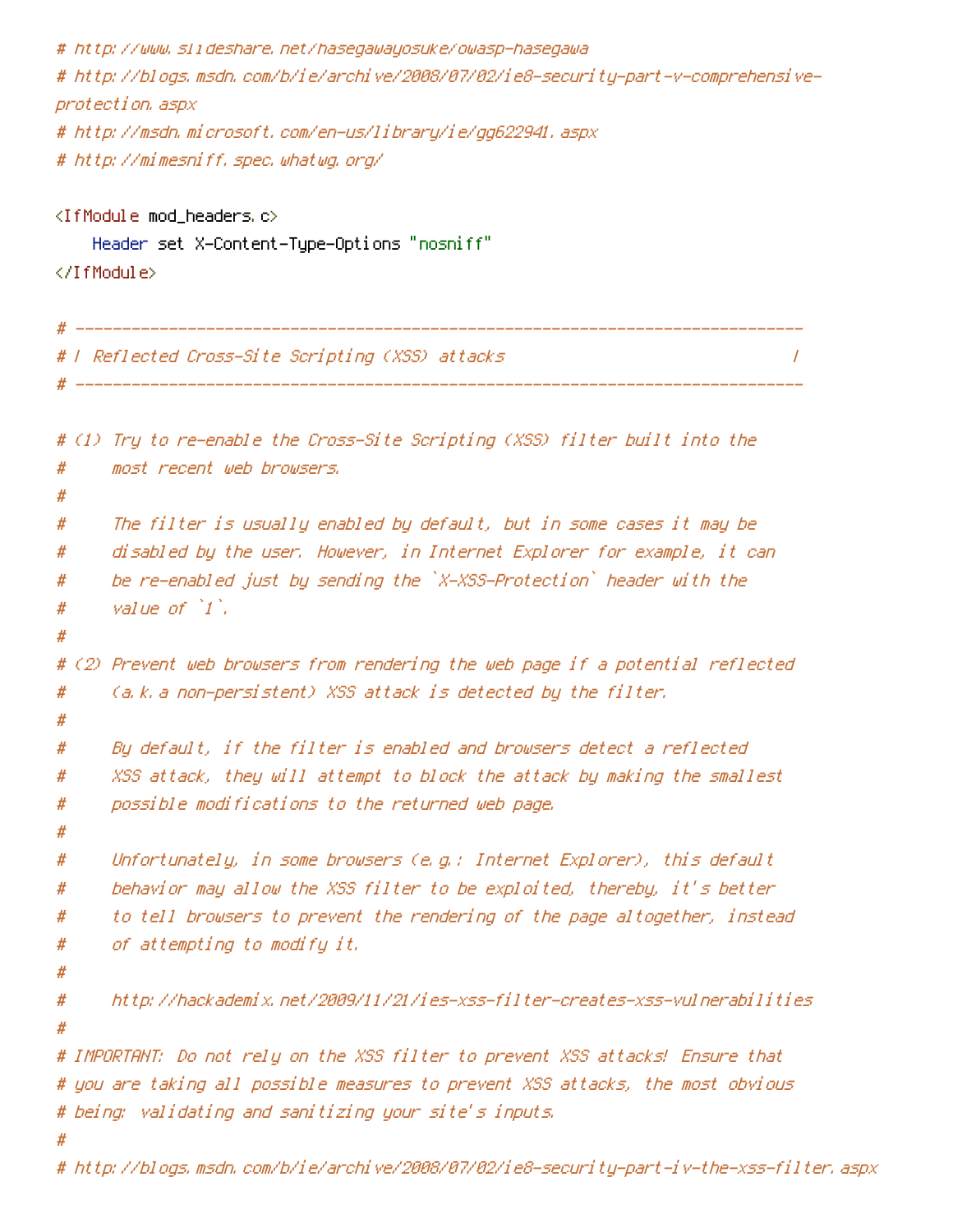# http://blogs.msdn.com/b/ieinternals/archive/2011/01/31/controlling-the-internetexplorer-xss-filter-with-the-x-xss-protection-http-header.aspx # https://www.owasp.org/index.php/Cross-site\_Scripting\_%28XSS%29

# <IfModule mod\_headers.c>  $\#$   $\#$  (1) (2) # Header set X-XSS-Protection "1; mode=block" # <FilesMatch "\.(appcache|atom|crx|css|cur|eot|f4[abpv]|flv|gif|htc|ico|jpe? g|js|json(ld)? |m4[av]|manifest|map|mp4|oex|og[agv]|opus|otf|pdf|png|rdf|rss|safariextz|svgz? |swf|tt[cf]|txt|vcf|vtt|webapp|web[mp]|woff|xml|xpi)\$"> # Header unset X-XSS-Protection # </FilesMatch>  $# \triangle$ /IfModule> # ------------------------------------------------------------------------------ # | Secure Sockets Layer (SSL) | # ------------------------------------------------------------------------------ # Rewrite secure requests properly in order to prevent SSL certificate warnings. # E.g.: prevent `https://www.example.com` when your certificate only allows # `https://secure.example.com`.

#  $\triangleleft$ IfModule mod rewrite.c $>$ 

# RewriteCond %{SERVER\_PORT} !^443

# RewriteRule ^ https://example-domain-please-change-me.com%{REQUEST\_URI} [R=301,L] # </IfModule>

# ------------------------------------------------------------------------------ # | HTTP Strict Transport Security (HSTS) | # ------------------------------------------------------------------------------

# Force client-side SSL redirection.

# If <sup>a</sup> user types `example.com` in his browser, the above rule will redirect # him to the secure version of the site. That still leaves <sup>a</sup> window of # opportunity (the initial HTTP connection) for an attacker to downgrade or # redirect the request.

# The following header ensures that browser will ONLY connect to your server # via HTTPS, regardless of what the users type in the address bar.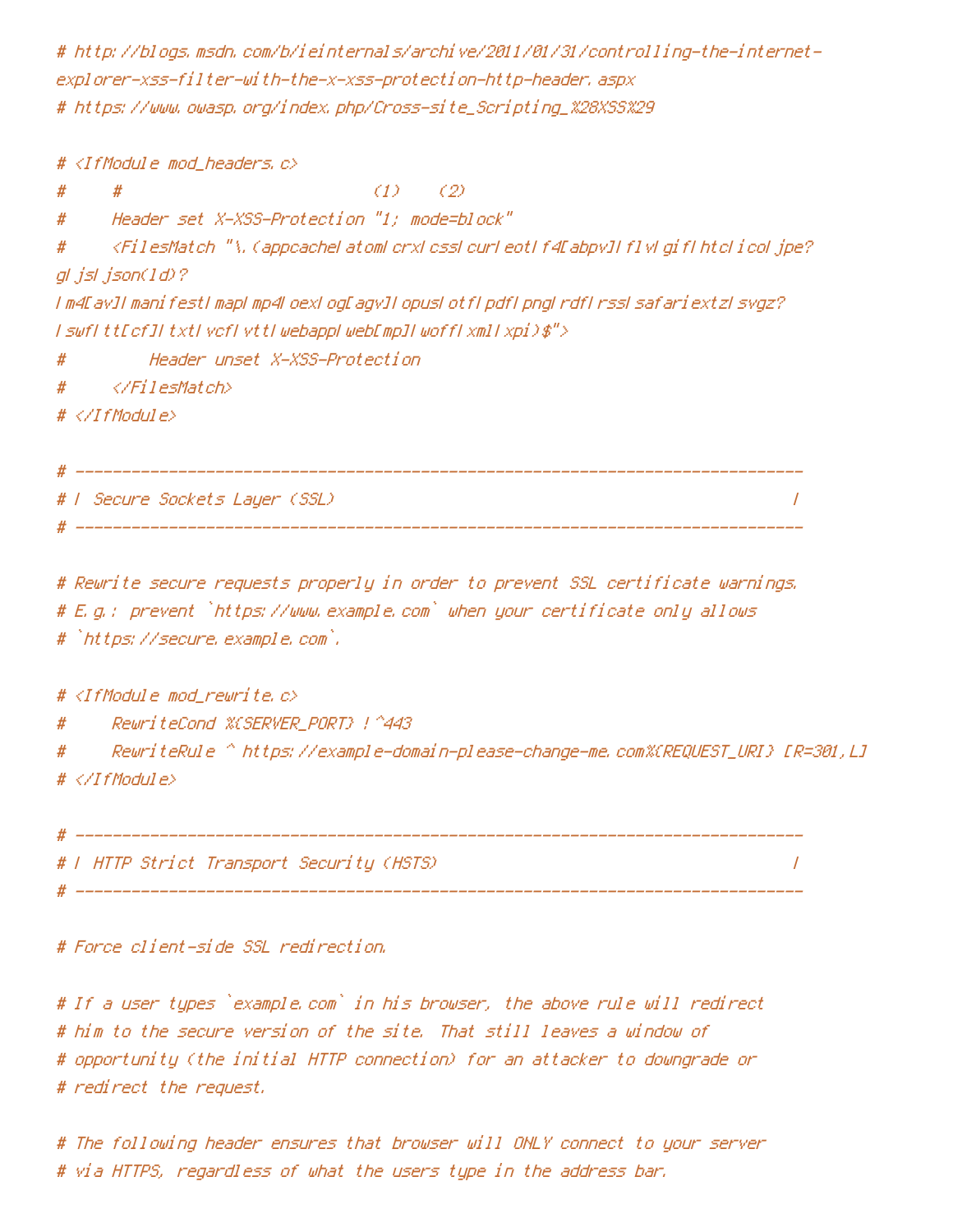# http://tools.ietf.org/html/draft-ietf-websec-strict-transport-sec-14#section-6.1 # http://www.html5rocks.com/en/tutorials/security/transport-layer-security/

# IMPORTANT: Remove the `includeSubDomains` optional directive if the subdomains # are not using HTTPS.

#  $\triangleleft$ IfModule mod headers, c $\triangleright$ # Header set Strict-Transport-Security "max-age=16070400; includeSubDomains" # </IfModule>

| # |                                 |  |
|---|---------------------------------|--|
|   | # 1 Server software information |  |
| # |                                 |  |

# Avoid displaying the exact Apache version number, the description of the # generic OS-type and the information about Apache's compiled-in modules.

# IMPORTANT: The `ServerTokens` directive will not work in the `.htaccess` file, # so you will need to add the following in the main server configuration file.

# ServerTokens Prod

| # # WFR PFRFNRMANCF<br># |
|--------------------------|
|                          |
|                          |

| # |                 |
|---|-----------------|
|   | #   Compression |
| # |                 |

## <IfModule mod\_deflate.c>

# Force compression for mangled headers. # https://developer.yahoo.com/blogs/ydn/pushing-beyond-gzipping-25601.html

```
<IfModule mod_setenvif.c>
        <IfModule mod_headers.c>
            SetEnvIfNoCase ^(Accept-EncodXng|X-cept-Encoding|X{15}|~{15}|-{15})$
\hat{C}((gzipHdeflate)\s*,?\s*)+H[X~-]{4,13}$ HAVE_Accept-Encoding
            RequestHeader append Accept-Encoding "gzip,deflate" env=HAVE_Accept-Encoding
```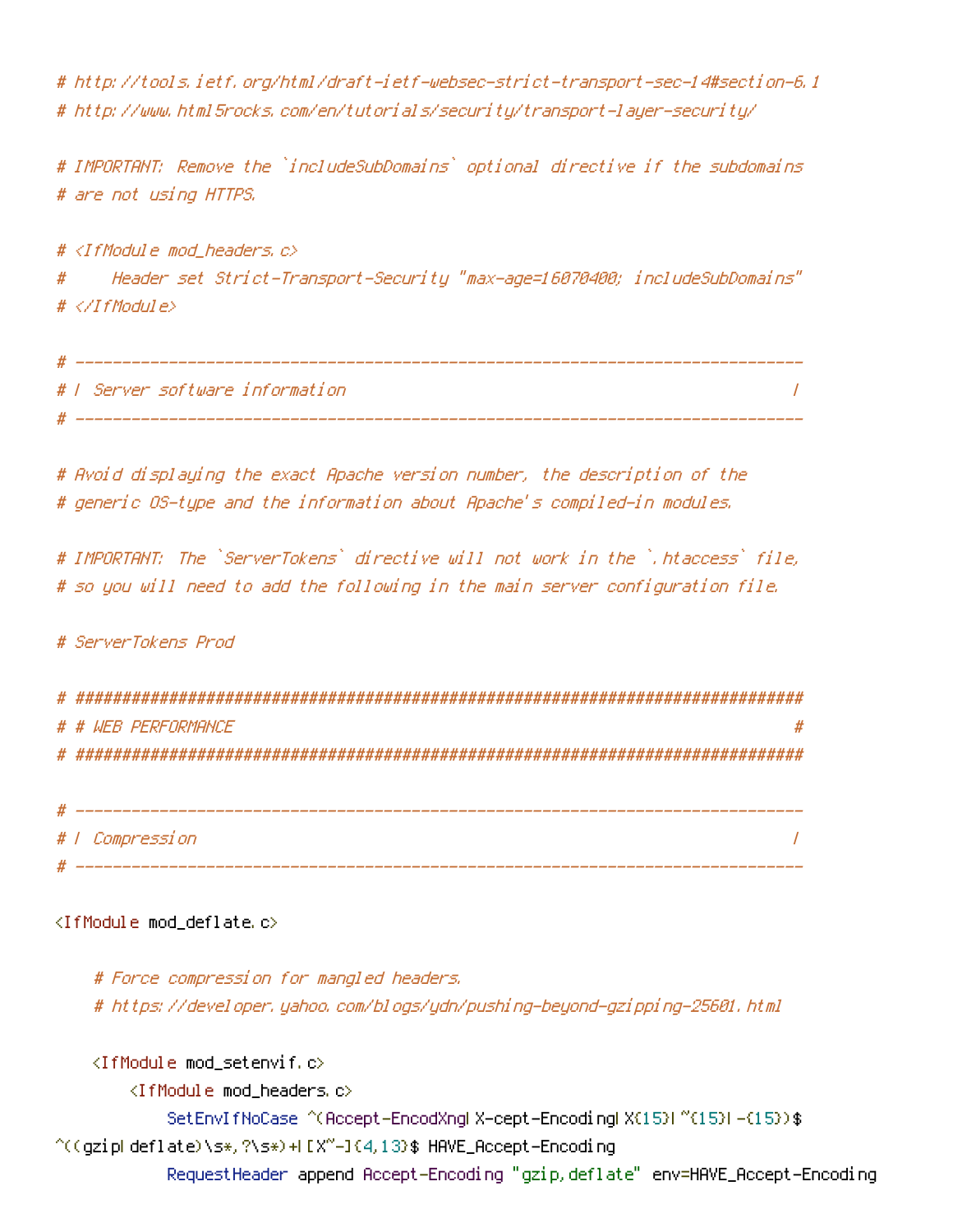#### </IfModule>

#### </IfModule>

# - - - - - - - - - - - - - - - - - - - - - - - - - - - - - - - - - - - - - # Mark certain resources as been compressed in order to: # # 1) prevent Apache from recompressing them # 2) ensure that they are served with the # `Content-Encoding: gzip` HTTP response header <IfModule mod\_mime.c> AddEncoding gzip svgz </IfModule> # - - - - - - - - - - - - - - - - - - - - - - - - - - - - - - - - - - - - - # Compress all output labeled with one of the following media types.

# IMPORTANT: For Apache versions below 2.3.7 you don't need to enable # `mod\_filter` and can remove the `<IfModule mod\_filter.c>` & `</IfModule>` # lines as `AddOutputFilterByType` is still in the core directives.

# <IfModule mod\_filter.c>

AddOutputFilterByType DEFLATE application/atom+xml \ application/javascript \ application/json \ application/ld+json \ application/manifest+json \ application/rss+xml \ application/vnd.ms-fontobject \ application/x-font-ttf \ application/x-web-app-manifest+json \ application/xhtml+xml \ application/xml \ font/opentype \ image/svg+xml \ image/x-icon \ text/cache-manifest \ text/css \ text/html \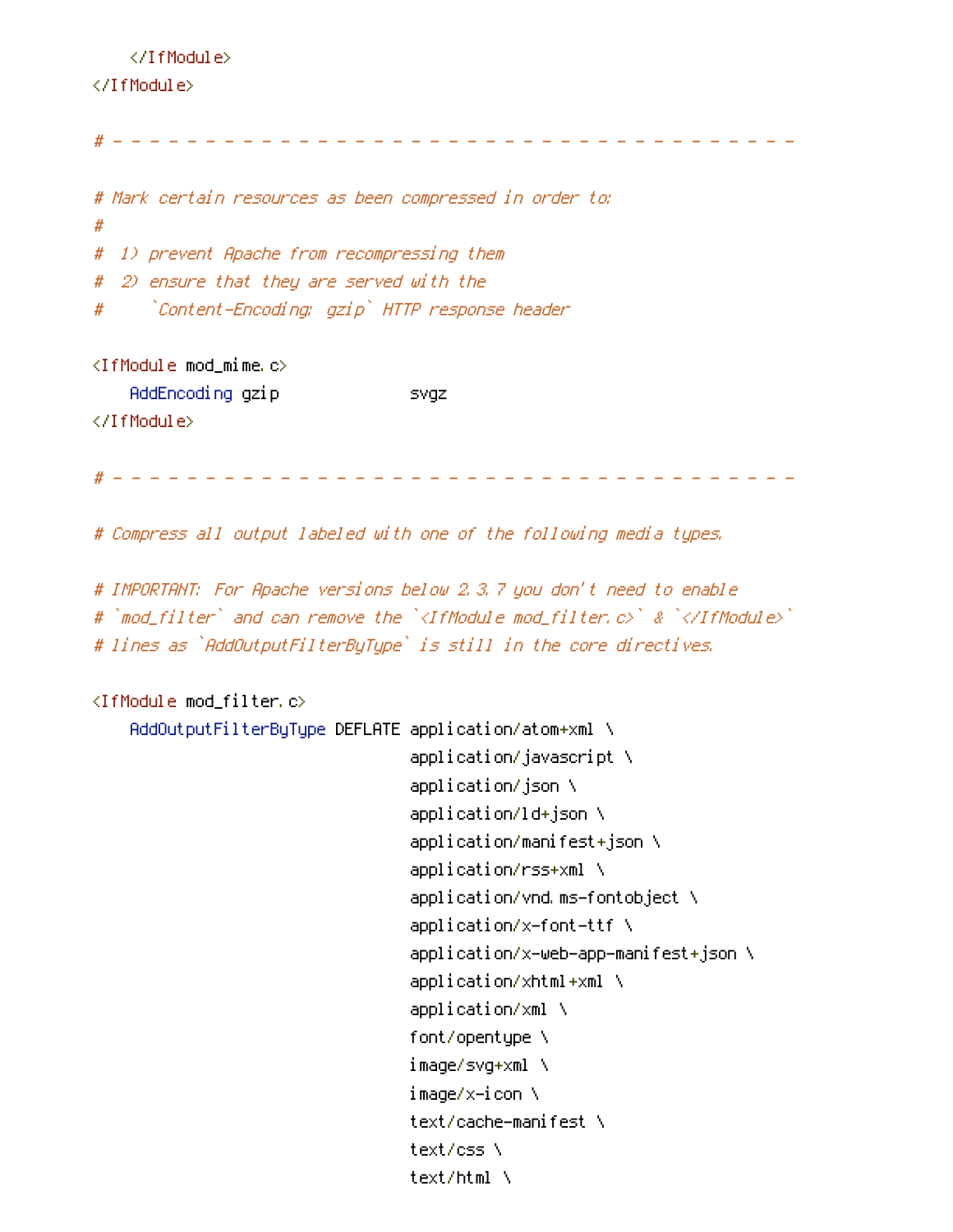text/plain \ text/vtt \ text/x-component \ text/xml

## </IfModule>

</IfModule>

| # / Content transformation                                                                                                                                      |          |
|-----------------------------------------------------------------------------------------------------------------------------------------------------------------|----------|
| # Prevent mobile network providers from modifying the website's content.<br># http://www.w3.org/Protocols/rfc2616/rfc2616-sec14.html#sec14.9.5.                 |          |
| # <ifmodule c="" mod_headers,=""><br/>Header merge Cache-Control "no-transform"<br/>#<br/><math># \langle \angle If</math>Module<math>\rangle</math></ifmodule> |          |
| #   ETags                                                                                                                                                       | $\prime$ |
| # Remove `ETags` as resources are sent with far-future expires headers.<br># https://developer.yahoo.com/performance/rules.html#etags                           |          |
| # `FileETag None` doesn't work in all cases.<br><ifmodule mod_headers.c=""><br/>Header unset ETag<br/></ifmodule>                                               |          |
| FileETag None                                                                                                                                                   |          |

# ------------------------------------------------------------------------------ # | Expires headers | # ------------------------------------------------------------------------------

# Serve resources with far-future expires headers.

# IMPORTANT: If you don't control versioning with filename-based cache # busting, consider lowering the cache times to something like one week.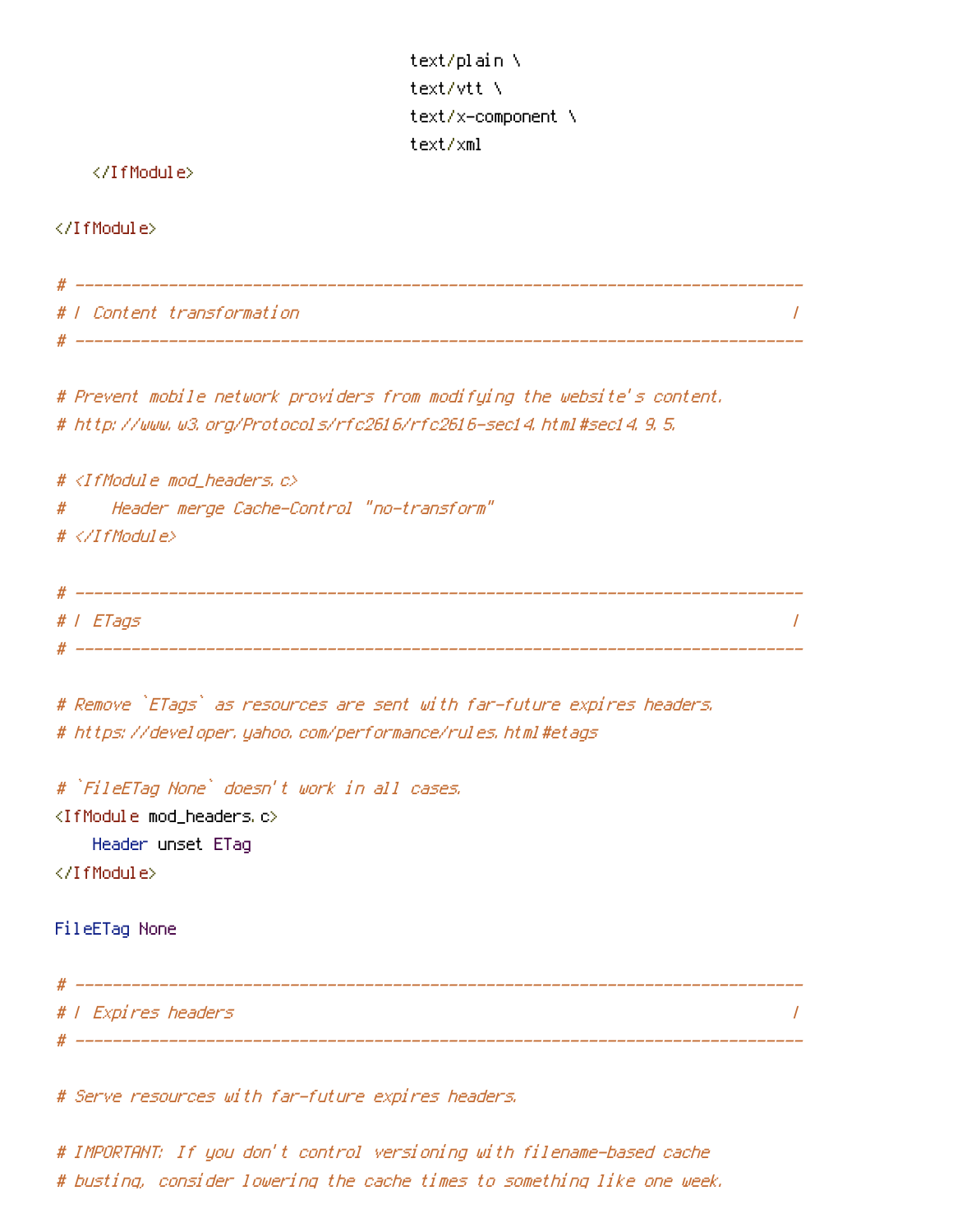<IfModule mod\_expires.c>

| ExpiresActive on                                  |                       |  |                         |
|---------------------------------------------------|-----------------------|--|-------------------------|
| ExpiresDefault                                    | "access plus 1 month" |  |                         |
| $# \text{ } \mathcal{L}SS$                        |                       |  |                         |
| ExpiresByType text/css                            | "access plus 1 year"  |  |                         |
| # Data interchange                                |                       |  |                         |
| ExpiresByType application/json                    |                       |  | "access plus 0 seconds" |
| ExpiresByType application/ld+json                 |                       |  | "access plus 0 seconds" |
| ExpiresByType application/xml                     |                       |  | "access plus 0 seconds" |
| ExpiresByType text/xml                            |                       |  | "access plus 0 seconds" |
| # Favicon (cannot be renamed!) and cursor images  |                       |  |                         |
| ExpiresByType image/x-icon                        | "access plus 1 week"  |  |                         |
| # HTML components (HTCs)                          |                       |  |                         |
| ExpiresByType text/x-component                    | "access plus 1 month" |  |                         |
| # HTML                                            |                       |  |                         |
| ExpiresByType text/html                           |                       |  | "access plus 0 seconds" |
| # JavaScript                                      |                       |  |                         |
| ExpiresByType application/javascript              | "access plus 1 year"  |  |                         |
| # Manifest files                                  |                       |  |                         |
| ExpiresByType application/manifest+json           | "access plus 1 year"  |  |                         |
| ExpiresByType application/x-web-app-manifest+json |                       |  | "access plus 0 seconds" |
| ExpiresByType text/cache-manifest                 |                       |  | "access plus 0 seconds" |
| # Media                                           |                       |  |                         |
| Expi resByType audio/ogg                          | "access plus 1 month" |  |                         |
| ExpiresByType image/gif                           | "access plus 1 month" |  |                         |
| ExpiresByType image/jpeg                          | "access plus 1 month" |  |                         |
| ExpiresByType image/png                           | "access plus 1 month" |  |                         |
| ExpiresByType video/mp4                           | "access plus 1 month" |  |                         |
| ExpiresByType video/ogg                           | "access plus 1 month" |  |                         |
| ExpiresByType video/webm                          | "access plus 1 month" |  |                         |

# busting, consider lowering the cache times to something like one week.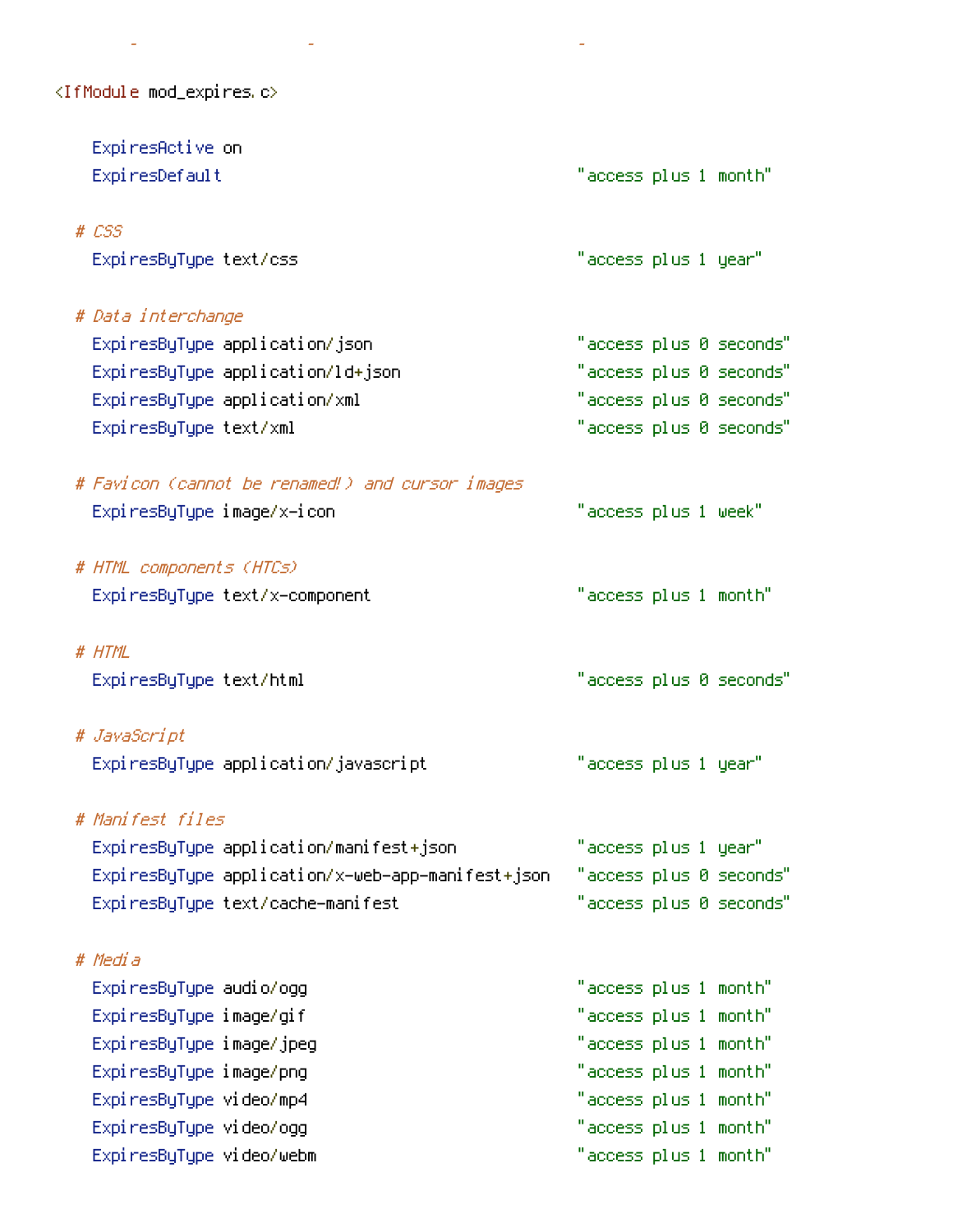| # Weh feeds                 |                                             |                       |  |
|-----------------------------|---------------------------------------------|-----------------------|--|
|                             | ExpiresByType application/atom+xml          | "access plus 1 hour"  |  |
|                             | ExpiresByType application/rss+xml           | "access plus 1 hour"  |  |
|                             |                                             |                       |  |
| # Weh fonts                 |                                             |                       |  |
|                             | ExpiresByType application/font-woff         | "access plus 1 month" |  |
|                             | ExpiresByType application/vnd.ms-fontobject | "access plus 1 month" |  |
|                             | ExpiresByType application/x-font-ttf        | "access plus 1 month" |  |
|                             | ExpiresByType font/opentype                 | "access plus 1 month" |  |
| ExpiresByType image/svg+xml |                                             | "access plus 1 month" |  |
|                             |                                             |                       |  |

</IfModule>

| # |                                  |  |
|---|----------------------------------|--|
|   | #   Filename-based cache busting |  |
|   |                                  |  |

# If you're not using <sup>a</sup> build process to manage your filename version revving, # you might want to consider enabling the following directives to route all # requests such as `/css/style.12345.css` to `/css/style.css`.

# To understand why this is important and <sup>a</sup> better idea than `\*.css?v231`, read: # http://www.stevesouders.com/blog/2008/08/23/revving-filenames-dont-use-querystring/

# # <IfModule mod\_rewrite.c>

# RewriteCond %{REQUEST\_FILENAME} !-f

# RewriteRule ^(.+)\.(\d+)\.(css|cur|gif|ico|jpe?g|js|png|svgz?|webp)\$ \$1.\$3 [L] # </IfModule>

# ------------------------------------------------------------------------------ # | File concatenation | # ------------------------------------------------------------------------------

# Allow concatenation from within specific files.

```
# e.g.:
#
# If you have the following lines in a file called, for example,
# `main.combined.js`:
#
# d = Hinclude file="js/jquery.js" -->
```